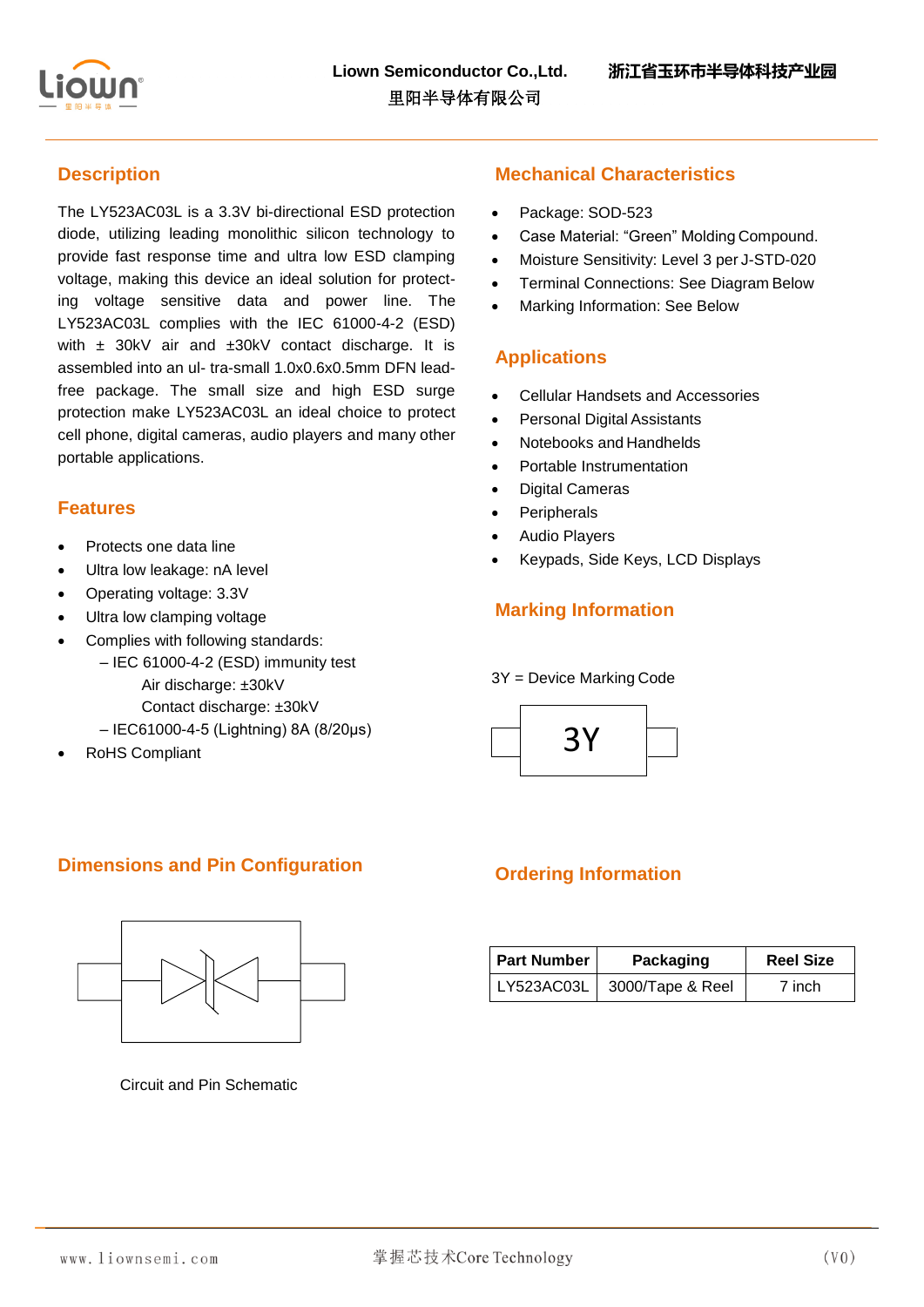

# **Absolute Maximum Ratings (TA=25°C unless otherwise specified)**

| <b>Parameter</b>                   | <b>Symbol</b> | <b>Value</b>    | <b>Unit</b> |
|------------------------------------|---------------|-----------------|-------------|
| Peak Pulse Power (8/20µs)          | Ppk           | 80              | W           |
| Peak Pulse Current (8/20µs)        | Ipp           | 8               | Α           |
| ESD per IEC 61000-4-2 (Air)        |               | ±30             | kV          |
| ESD per IEC 61000-4-2 (Contact)    | <b>VESD</b>   | ±30             |             |
| <b>Operating Temperature Range</b> | TJ            | $-55$ to $+125$ | °C          |
| Storage Temperature Range          | Tstg          | $-55$ to $+150$ | °C          |

# **Electrical Characteristics (TA=25°C unless otherwise specified)**

| <b>Parameter</b>        | <b>Symbol</b>             | <b>Min</b> | <b>Typ</b> | <b>Max</b> | <b>Unit</b> | <b>Test Condition</b>                        |
|-------------------------|---------------------------|------------|------------|------------|-------------|----------------------------------------------|
| Reverse Working Voltage | <b>VRWM</b>               |            |            | 3.3        | V           |                                              |
| Punch-Through Voltage   | <b>VPT</b>                | 3.8        |            |            | V           | $IT = 2\mu A$                                |
| Snap-Back Voltage       | <b>VSB</b>                | 3.5        |            |            | V           | $IT = 50mA$                                  |
| Reverse Leakage Current | $\mathsf{I}_{\mathsf{R}}$ |            | 0.01       | 0.2        | μA          | $V$ RWM = $3.3V$                             |
| <b>Clamping Voltage</b> |                           |            |            | 6          | V           | $IPP = 1A (8 \times 20 \mu s \text{ pulse})$ |
|                         | Vc                        |            |            | 8          | V           | $IPP = 5A (8 \times 20 \mu s pulse)$         |
|                         |                           |            |            | 10         | V           | $IPP = 8A (8 \times 20 \mu s \text{ pulse})$ |
| Junction Capacitance    | СJ                        |            | 12.5       | 25         | рF          | $VR = 0V$ , $f = 1MHz$                       |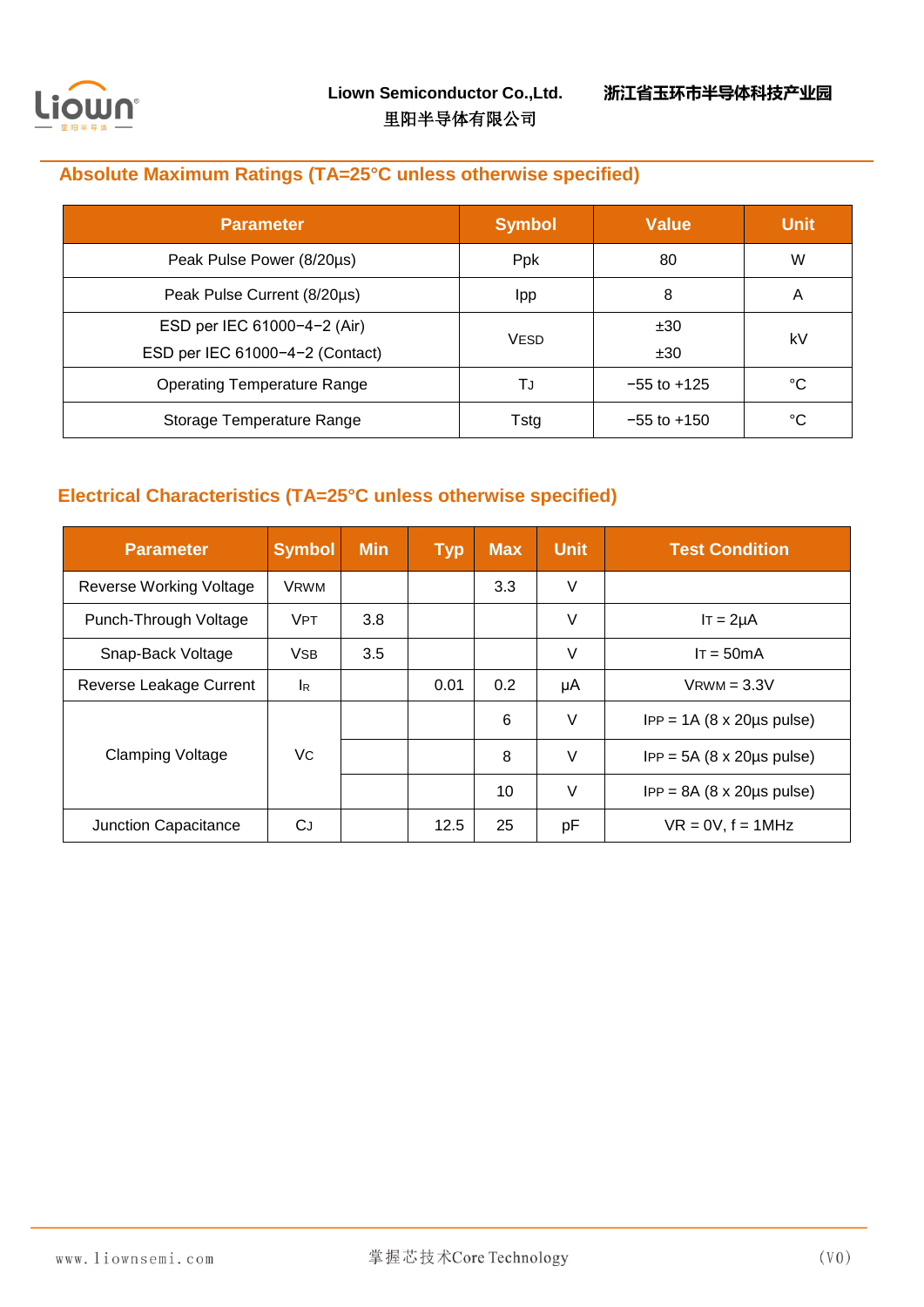

# **Typical Performance Characteristics (TA=25°C unless otherwise Specified)**







**8 X 20μs Pulse Waveform**



·